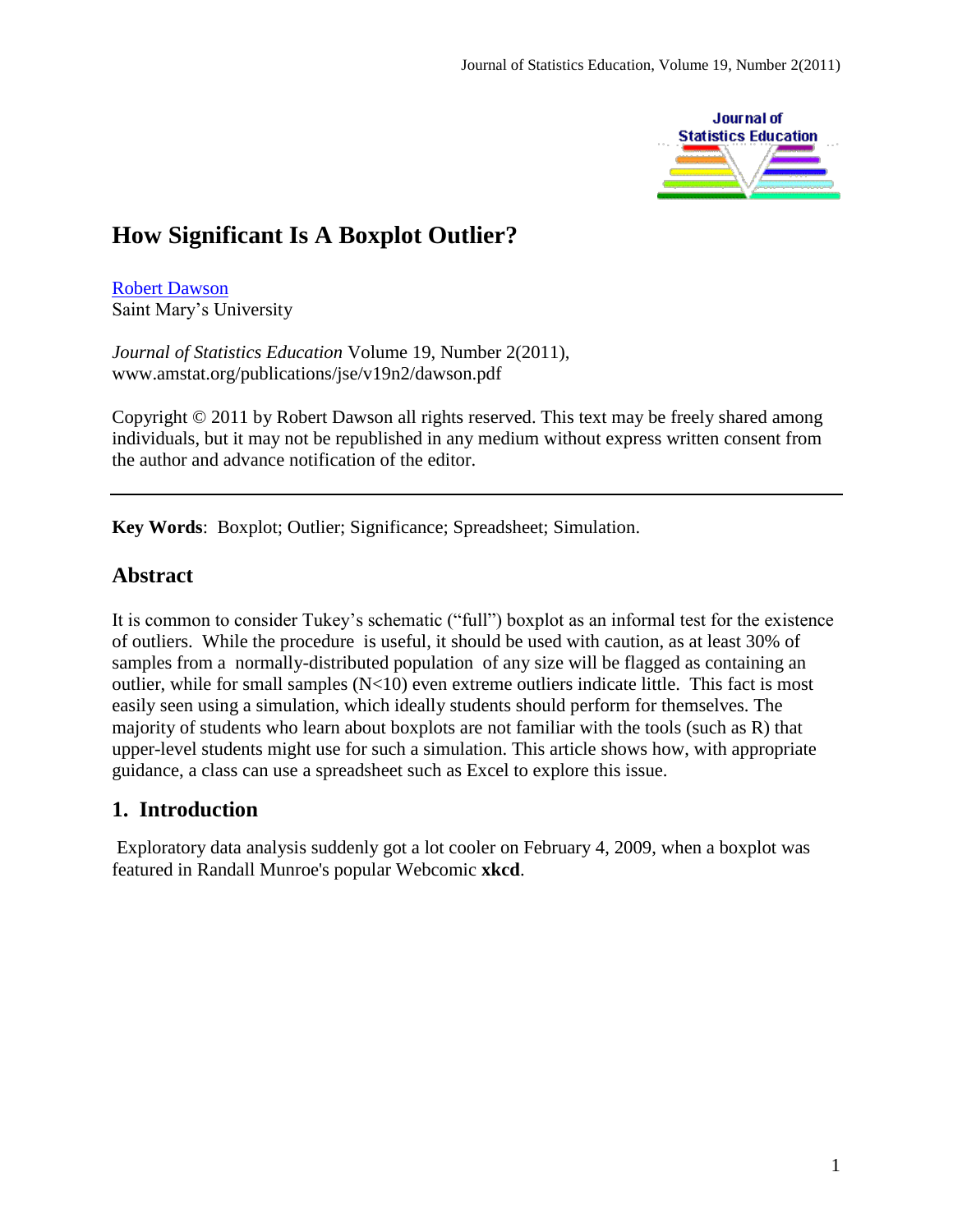



**"Boyfriend"** (Feb. 4 2009, [http://xkcd.com/539/](http://xkcd.com/539)) Used by permission of Randall Munroe

But is Megan justified in claiming "statistical significance"? We shall explore this intriguing question using Microsoft Excel.

The *boxplot*, introduced by [Tukey \(1977\)](#page-11-1) should need no introduction among this readership. Tukey originally introduced two variants, the *skeletal* boxplot which contains exactly the same information as the "five number summary" and the *schematic* boxplot that may also flag some data as *outliers* based on a simple calculation. Other variants such as the "notched boxplot" [\(McGill, Tukey, and Larson](#page-11-2) 1978) were introduced later; and generalizations such as the "violin plot" [\(Hintze and Nelson](#page-10-0) 1998) and "bagplot" [\(Rousseeuw, Ruts, and Tukey](#page-11-3) 1999) have also been suggested.

The skeletal boxplot consists of a *box* extending from the first quartile (Q1) to the third quartile (Q3); a mark at the median; and *whiskers* extending from the first quartile to the minimum, and from the third quartile to the maximum. Typically, the whiskers will be significantly longer than the box; short whiskers may indicate a distribution like the uniform distribution, with sharp cutoffs. The skeletal boxplot is widely used in data analysis sections of grade school math courses, and both the NCTM Standards [\(National Council of Teachers of Mathematics](#page-11-4) 2000) and the more recent Common Core State Standards Initiative [\(Common Core State Standards](#page-11-5)  [Initiative](#page-11-5) 2010, standard 6.SP.4) mandates its introduction in the sixth grade. While [Bakker,](#page-10-1)  [Biehler, and Konold \(2004\)](#page-10-1) have argued that boxplots may be too conceptually advanced for younger students, they are a widely accepted tool at the high school and undergraduate level.

The schematic boxplot (more often called a "full boxplot" today) divides the data based on four invisible boundaries, namely, two *inner fences* and two *outer fences.* As usual, we define the *interquartile range* (IQR) to be Q3-Q1. The inner fences are Q1 – 1.5 IQR and Q3 + 1.5 IQR, while the outer fences are  $Q1 - 3$  IOR and  $Q3 + 3$  IOR. The whiskers extend to the most extreme data within the inner fences. Data outside the inner fences but inside the outer fences (like Megan) are considered mild outliers and each is marked with a symbol; they are also sometimes labeled. Data outside the outer fences are considered to be extreme outliers and are marked with a different symbol. There is no general agreement on the choice of symbols.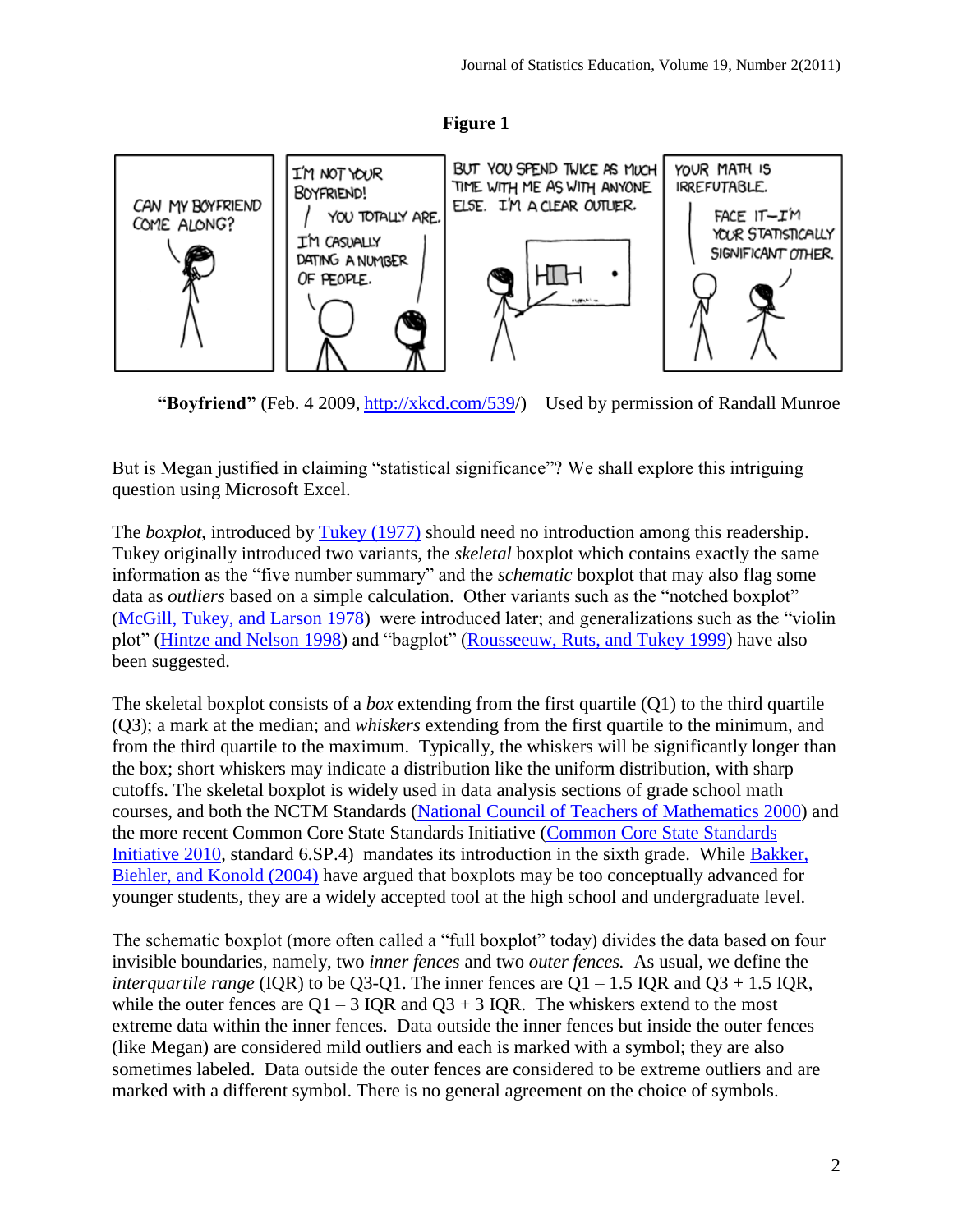For a large sample from a normally-distributed population the quartiles should be close to  $\mu \pm$ 0.67σ. Thus, the inner fences should be close to  $\mu \pm 2.67$  and the outer fences close to  $\mu \pm$ 4.67σ, respectively. We conclude that, if the population is normally distributed, only about 0.8% of the data will be found beyond the inner fences, and about three in a million beyond the outer fences. Outliers may be evidence of a contaminated data set; they may be evidence that a population has a non-normal distribution; or, they may appear in a sample from a normallydistributed population.

It is tempting to interpret a boxplot outlier as evidence that the population is non-normal or that the sample is contaminated, and students often do so. Effectively, they treat the boxplot as an informal hypothesis test for normality, or (as Megan appears to be doing) population homogeneity. However, this can be very misleading! The probability of 0.8% applies to an individual datum; the probability that *some* datum in the sample is flagged as an outlier may be very much higher. Indeed, for N=1000, we would expect to see around eight flagged data.

For small sample sizes, we might expect fewer extreme data. However, quartiles, like most other statistics, vary more for small sample sizes. If we take only a small sample, we are more likely to get an IQR that is unrepresentatively small, resulting in unusually narrow fences. When this happens, it is more probable that data will be flagged as outliers. Except for small N and rather trivial distributions, computing exact probabilities is impossible.

# **2. Studying Significance with a Simulation**

Over time, a working statistician who uses boxplots will develop an understanding of how they should be interpreted in the context of the type of data with which [s]he customarily works. Our concern here is developing the beginnings of such an understanding in undergraduate students taking a first, perhaps terminal, course in statistics. Students should have the opportunity to learn both the power and the limitations of the boxplot.

Of course, this can be illustrated with a few well-chosen slides in a conventional lecture. However, my classroom experience has been that such a lesson is not well retained, and that students continue to take a very literal view of boxplot outliers as evidence either that the distribution is non-normal or that the flagged datum is somehow "wrong". This paper suggests an alternative approach based on experiential learning, via a simulation. There is a large literature relating to the use of computer simulations in statistics teaching. An extensive bibliography and review up to about the year 2000 appears in [\(Mills](#page-11-6) 2002).

One limitation of simulations, noted at least as far back as the work of [delMas, Garfield, and](#page-10-2)  [Chance \(1999\),](#page-10-2) is that merely watching or playing with a preprogrammed simulation may lead to passive learning and poor understanding. They describe a classroom study that shows that requiring the students to predict the outcome of the simulation and then test the predictions significantly increases the effectiveness of the exercise. [Lane and Peres \(2006\)](#page-10-3) discuss the effectiveness of the simulations in the Rice Virtual Lab in Statistics (RVLS). Some of these simulations, designed to train the student to a more sophisticated approach to interpreting graphical displays of data, are particularly relevant here. Examples include the simulations on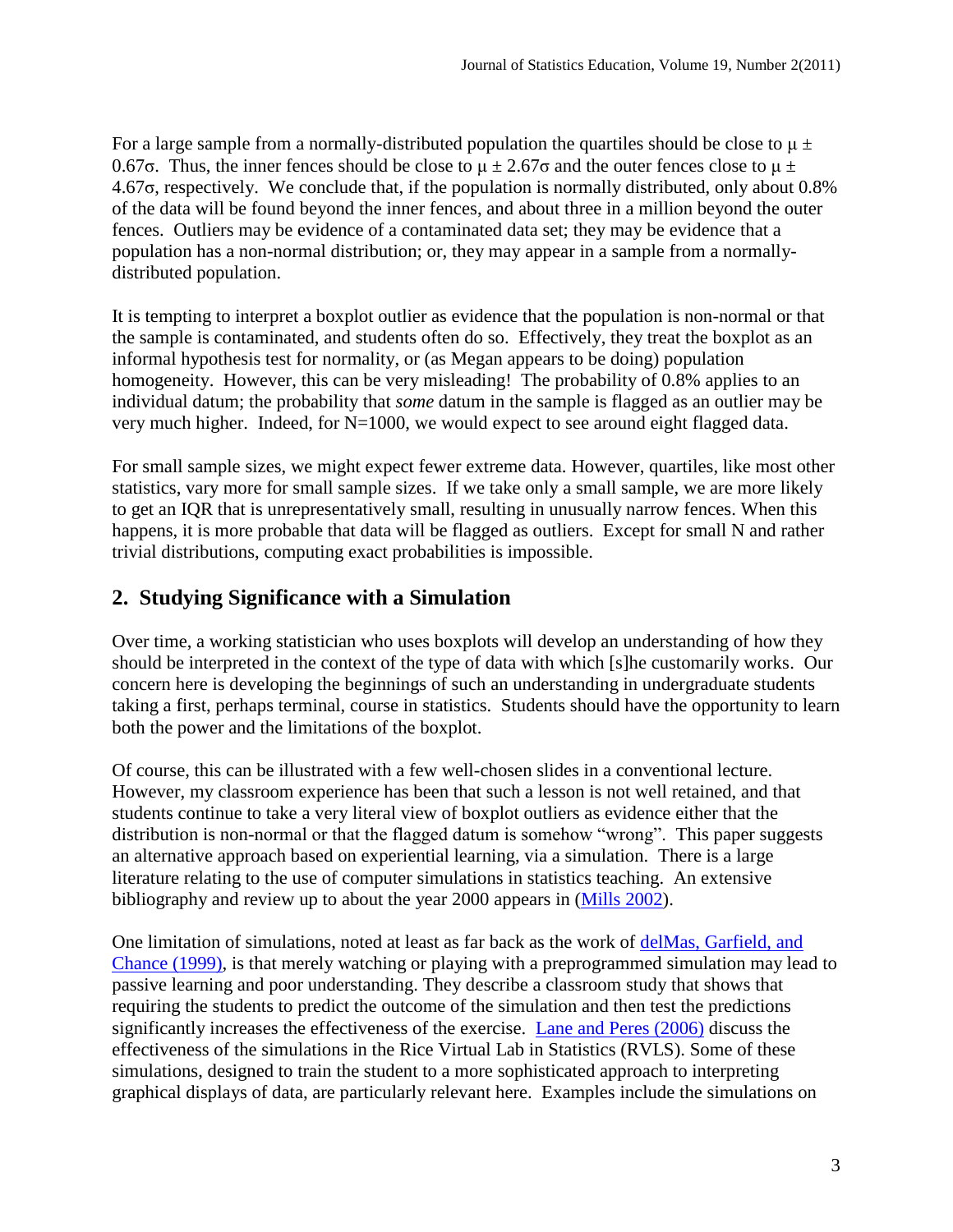"Histograms, Bin Width, and Cross-Validation" and "Regression by Eye." Lane and Peres reach conclusions similar to those of delMas, Garfield, and Chance both on the risk of passive learning and on the value of having the students form an initial hypothesis – right or wrong – that will be supported or modified on the basis of the simulation.

Another way to engage students is to get them to take an active part in constructing the simulation. In many cases, this participation must be carefully directed in order to be effective; as [Mayer \(2004\)](#page-10-4) points out, neither the increased behavioral activity nor the increased student autonomy of a hands-on exercise is a sufficient condition for effective learning. [Fay and Mayer](#page-10-5)  [\(1994\)](#page-10-5) give a particularly relevant example of students learning LOGO programming, where a guided discovery approach proved more effective than a pure discovery approach.

The professional statistician who wants to create a simulation will probably use a statistical programming language such as R; and statistics majors should probably be encouraged to do the same. However, lower-level courses for non-majors are unlikely to use R (except perhaps with a "wrapper" such as pmg - see [Verzani](#page-11-7) 2008). There are several reasons for this. The learning curve for R is steep for a one-semester terminal course at the first year level; and there may well be pressure from client departments to teach a package such as SPSS "because that's what they will be using later."

Dedicated "statsheet" packages such as SPSS or MINITAB enforce a "subjects  $\times$  observations" structure. This discourages beginners from doing meaningless calculations, and clarifies syntax, but it makes simulations unwieldy. In a simulation, an instance of a statistical process is a "single replication" and should, to be consistent with the "statsheet" philosophy, be carried out in a single row; but this is problematic except for the very simplest simulations that can be carried out using commands such as MINITAB's RMEAN.

What options do we have for software that is readily available, easily usable for simulations, and not too intimidating for the intro stats course? There are packages such as *Fathom* that support simulations - see, for instance, [\(Tabor](#page-11-8) 2010) for an example of *Fathom* in use - but their cost may be prohibitive for an individual course at a school, or at a university that has already chosen another standard statistics package. A natural answer is Microsoft Excel. Most students already have some familiarity with Excel, and it is already loaded on most university network servers and most students' laptops. And, as will be shown in the next section, Excel does have the power to simulate a multistage statistical process such as the construction of a boxplot.

The author is aware that Excel is widely disparaged - see, *e.g.,* [\(Nash and Quon](#page-11-9) 1996) or [\(Cryer](#page-10-6) [2001\)](#page-10-6) - as a tool for data analysis, and indeed supports this view. Over several versions, Excel has used incorrect algorithms for many statistical calculations, and it encourages impressionable neophytes to produce graphics with a very high level of what [Tufte \(1983\)](#page-11-10) has labeled "chart junk." As a final irony, it does not even support the boxplot as a built-in plot type! However, it is much better suited for many simulation purposes. It is more flexible than "statsheet" software such as MINITAB, and easier to use than most programming languages.

The [Appendix](#page-6-0) gives a simulation exercise using Microsoft Excel 2007 that might be handed out to a class. The student starts out with a blank spreadsheet, and creates the first simulation a step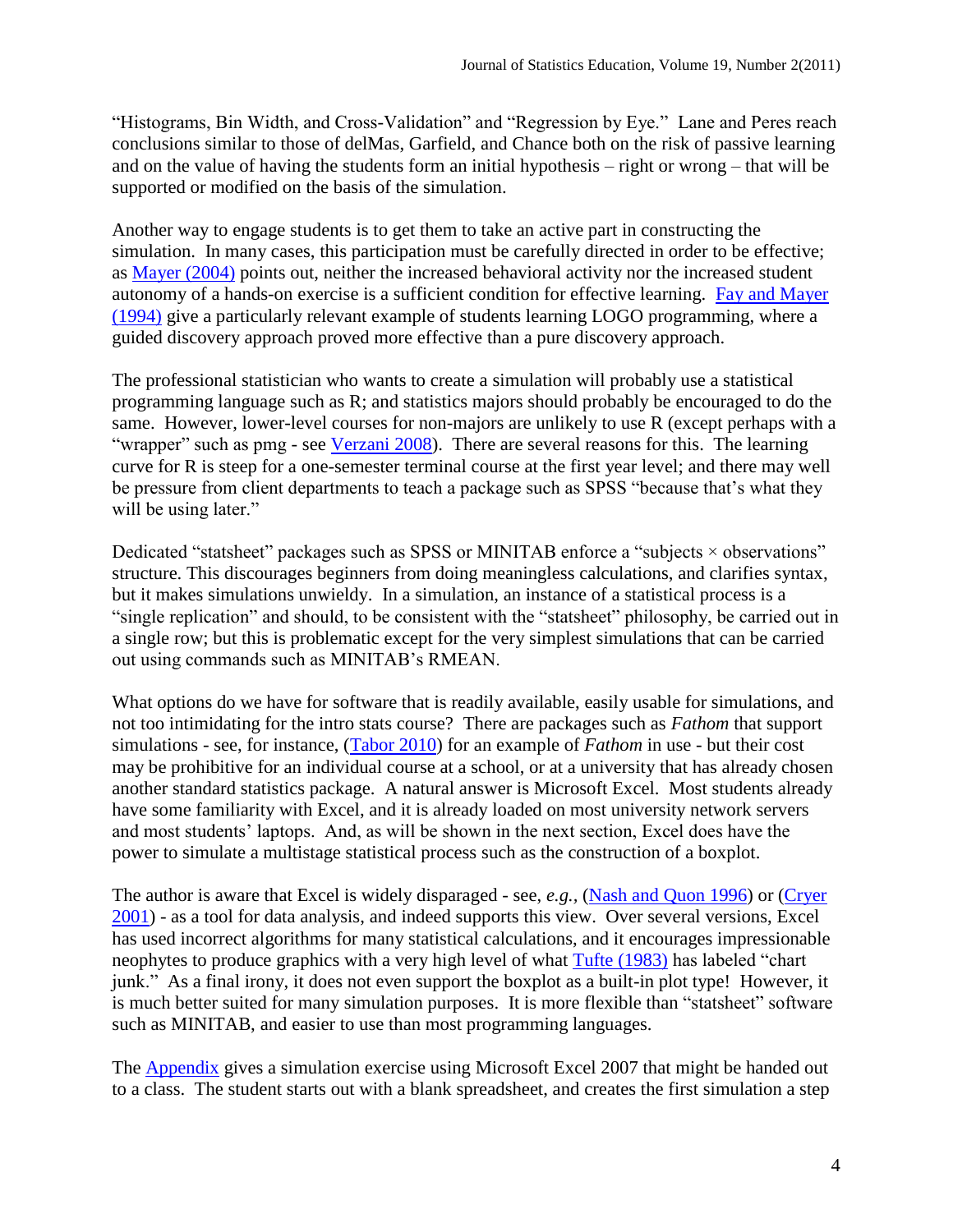at a time. Some of the formulae are given; others must be created by the student by modifying the given ones.

Of course, the completed spreadsheet (available as [BoxplotSim.xls](http://www.amstat.org/publications/jse/v19n2/BoxplotSim.xls) from the JSE website) could be put online, so that students could perform the simulation simply by pressing F9 to recalculate the entire spreadsheet (generating in the process fresh random numbers.) However, this "black box" approach would not leave the students with much understanding of what the simulation did. Instead, the student is required to focus on one component of the simulation at a time, learning the necessary Excel functions and how to use them. After this, he or she is expected to modify the spreadsheet, constructing new spreadsheet simulations to answer related questions.

### **3. Results and Interpretation**

In this section, typical results of some simulations of this type are given. Simulations were performed for sample sizes of 5, 9, 13, 17, and 21, for both Uniform [0,1] and normal distributions, with 10,000 repetitions. Sizes were chosen to be of the form  $4k+1$  (where k is a positive integer) in order to have simply-defined quartiles. For the uniform distribution on the unit interval, the theoretical quartiles are at 0.25 and 0.75 and the corresponding inner fences are at -0.5 and 1.5, outside the range of the distribution. Thus any datum flagged as an outlier is so flagged because of inaccurate quartile estimates, not on its own merits. The results are presented in the following table.

|                 | <b>Table 1.</b> Samples (out of 10,000) that have hagged mind outliers |      |      |      |      |  |  |  |  |  |
|-----------------|------------------------------------------------------------------------|------|------|------|------|--|--|--|--|--|
| Size            |                                                                        |      |      |      |      |  |  |  |  |  |
| Uniform $[0,1]$ | 2609                                                                   | 1510 | 855  | 526  | 282  |  |  |  |  |  |
| Normal          | 3408                                                                   | 3081 | 3004 | 3061 | 3165 |  |  |  |  |  |

**Table 1:** Samples (out of 10,000) that have flagged mild outliers

For the uniform distribution, very small samples yield outliers rather often; but as the sample size increases the incidence drops off rapidly. However, for the normal distribution, the incidence of samples with flagged outliers never drops below about 30%, and above sample size 13 starts to rise. It is interesting that in the sample size range examined the incidence varies rather little. (The counts above may be treated as binomial random variables, with standard deviation bounded above by  $\sqrt{N/2}$ ; so both the drop and subsequent rise are statistically significant.) A second simulation was done with 1000 repetitions and a sample size of 105. For the uniform distribution the fences approximated the theoretical out-of-bounds values; no outliers whatsoever were observed. In contrast, for the normal distribution, a whopping 557 data sets – more than half - were flagged as having at least one outlier.

If we consider the boxplot as an informal test of the null hypothesis that the sample is from a normally-distributed [and uncontaminated] population, a flagged outlier in a properly-distributed sample corresponds to a "Type I error". But, as we have just seen, whatever the sample size, the  $\alpha$  of such a test is never less than 30%. Thus, the existence of a datum flagged as a mild outlier can never be taken, on its own, as significant evidence against the purity of the sample or the normality of the population.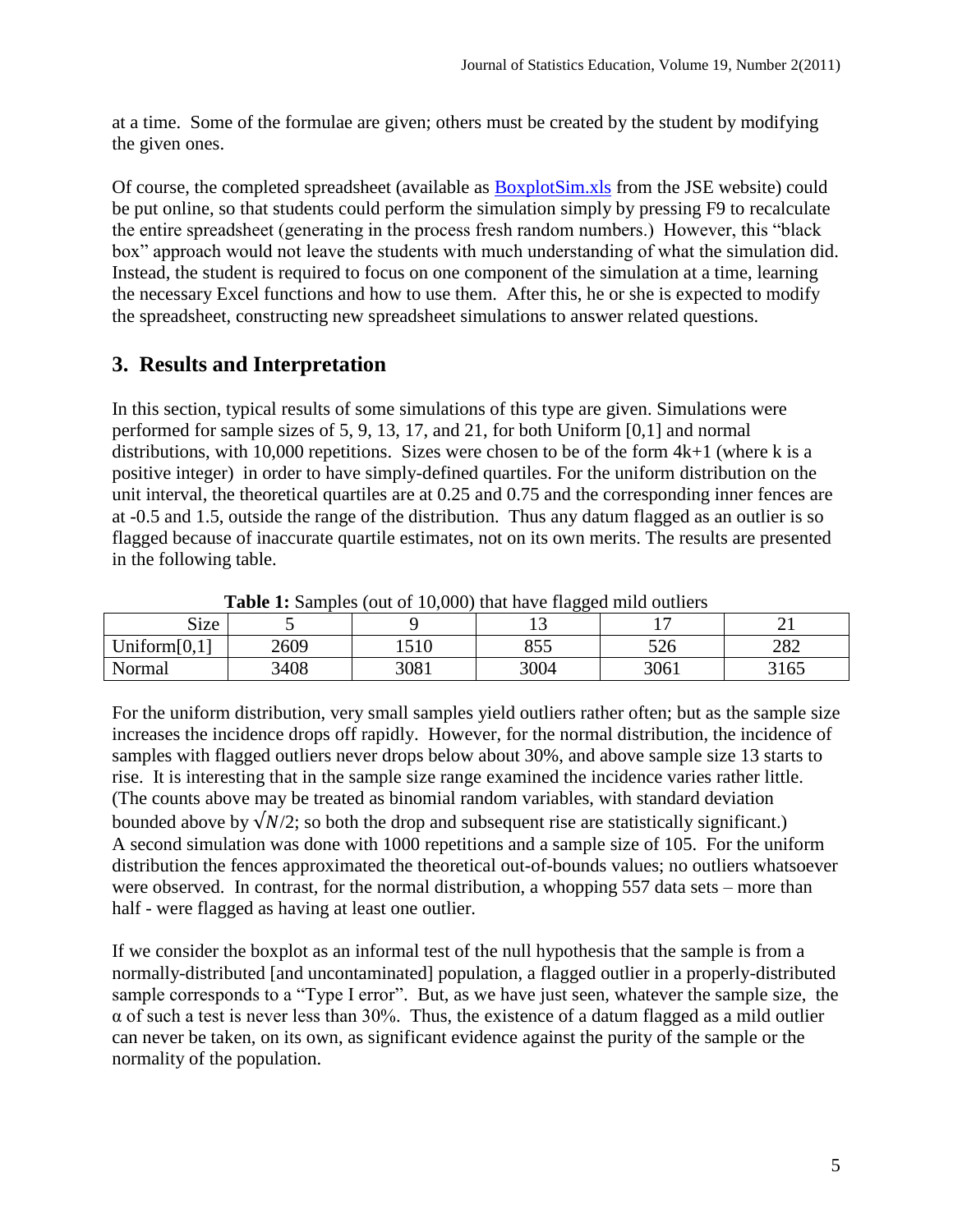The first simulation was repeated for extreme outliers (replace "2.5" by "4" and "-1.5" by "-3" in the formula). Recall that for a large sample from a normally-distributed population, only about three data in a million will be beyond the outer fences; the small samples examined here tell a very different story!

|                 |     | <b>Table 2.</b> Bamples (but of 10,000) that have hagged extreme buttlets |     |     |                  |
|-----------------|-----|---------------------------------------------------------------------------|-----|-----|------------------|
| <b>Size</b>     |     |                                                                           |     |     |                  |
| Uniform $[0,1]$ | 055 | 270                                                                       | გი  | ∠∪  |                  |
| Normal          | 295 | 707<br>ا سے                                                               | 440 | 269 | $\cap$<br>ا ساسا |

**Table 2:** Samples (out of 10,000) that have flagged extreme outliers

With a sample size less than 10, an extreme outlier does not allow us to reject the hypothesis of normality at a significance level of 5%. For medium-sized samples, however, the p-value becomes smaller. A final sequence of simulations (with 1000 repetitions) extends this to larger sample sizes.

|                      | <b>Lable 5.</b> Bamples (but of 1000) that have hagged extreme buttlets |  |  |  |  |  |
|----------------------|-------------------------------------------------------------------------|--|--|--|--|--|
| $\mathbf{z}$<br>OIZC |                                                                         |  |  |  |  |  |
|                      |                                                                         |  |  |  |  |  |

**Table 3:** Samples (out of 1000) that have flagged extreme outliers

The number of extreme outliers continues to drop with sample size throughout the range of sizes that we can easily simulate. However, as the individual sample gets large, the outer fences will approach their theoretical values of about  $\mu \pm 4.67 \sigma$ . The proportion of a normally-distributed population that lies outside this range is very small but nonzero (about three in a million), so for large values of N we expect the number of extreme outliers to be roughly Poisson ( $\lambda = 3 \times 10^{-6}$ N). For values of N below about  $10^4$ , the probability that this variable will take any value but 0 is very low; but with  $N=10^6$ , for instance, the probability of at least one extreme outlier would be about  $1-e^{-3}$ , or about 95%.

# **4. Conclusions**

A standard spreadsheet, such as Microsoft Excel, can be used in simulations to study the interpretation of boxplots. Such a simulation is simple enough that it can be carried out (with guidance) by students in lower-level undergraduate classes who might have difficulty using a language such as R for the same purpose.

These simulations demonstrate that, regardless of size, at least 30% of samples drawn from a normally-distributed population will have one or more data flagged as outliers. It is generally incorrect to assume that a single flagged datum implies an exotic population distribution or contaminated data, although such a conclusion can be drawn from extreme outliers if the sample size is not too large or too small.

For mild outliers, statistical significance is only achieved for short-tailed distributions such as the uniform distribution; and even then the sample size cannot be too small. We deduce that if Megan is correct, her boyfriend must have quite a social life!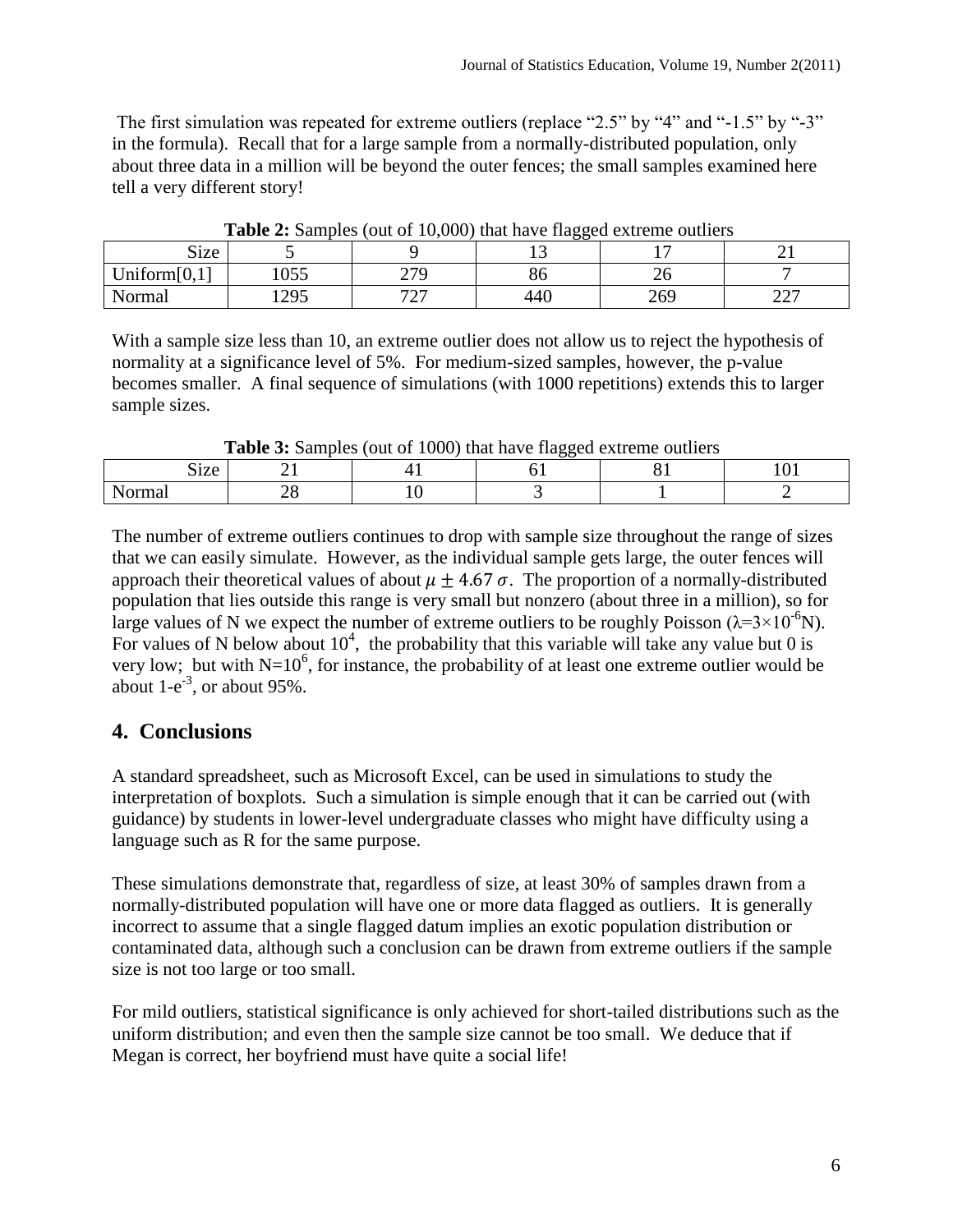### **Appendix An Excel Simulation Exercise to Study Outliers**

<span id="page-6-0"></span>JSE Editor's Note: An alert reader found a couple errors in the Appendix. The Appendix was updated October 31, 2012. This is the updated version.

*(Hints for the teacher are given in italics. A version of the exercise without these hints is given on the JSE web page at [www.amstat.org/publications/jse/v19n2/Appendix.docx.](www.amstat.org/publications/jse/v19n2/Appendix.docx) Questions in*  **boldface** *are to be answered by the student. You may modify the exercise freely for the needs of your class. You are encouraged to open Excel and follow along while reading. The exercise starts with a blank spreadsheet, as displayed when Excel opens or when the "New" item is selected on the menu.* 

*The artist, Randall Munroe, has given blanket permission for nonprofit use of the cartoon that introduces the main article, provided that the source is given. You may wish to include it in a class handout. However, teachers of younger students should be aware that the xkcd website contains some other material that parents, principals, or school boards might consider unsuitable; please use your judgment.)*

You are familiar with boxplots, and should be developing the ability to look at a boxplot and get a feel for the data set involved. In particular, you should (like Megan, in the cartoon) be aware that data flagged as outliers may differ in some important way from the rest of the population. But is every datum that is flagged as a boxplot outlier really an "outsider", or do well-behaved samples have outliers too? Before we start, please answer the following question in the space provided. Try to give the best answer you can, but remember that we haven't done the simulation yet! You'll be allowed to change your mind later if you want.

#### **If a boxplot shows an outlier, can we be pretty sure that that datum does not belong, or that the distribution is not normal? Explain your answer.**

*(This exercise uses a predict-test-check model; this has been found (see,* e.g.*, [Fay and Mayer](#page-10-5)  [\(1994\)](#page-10-5) or [Lane and Peres \(2006\)\)](#page-10-3) to be more effective than less-structured exploration-based learning. Please ensure that the students do answer this question before proceeding, rather than answering it out of order once they know the answer.)*

Now we will use Microsoft Excel to do a simulation and check your guess. We will do 1000 replications of the outlier labeling process for N=9, with normally distributed simulated data. We start with a single example.

(1) Put a function in cell A2 that will generate the appropriate random variable. To start with, we will use =NORMSINV(RAND()) The built-in function RAND() generates a uniformly generated random number from 0 to 1; NORMSINV converts this to a **Standard NORMally distributed random variate. The "=" at the beginning tells Excel** that the cell contains a formula that it should evaluate.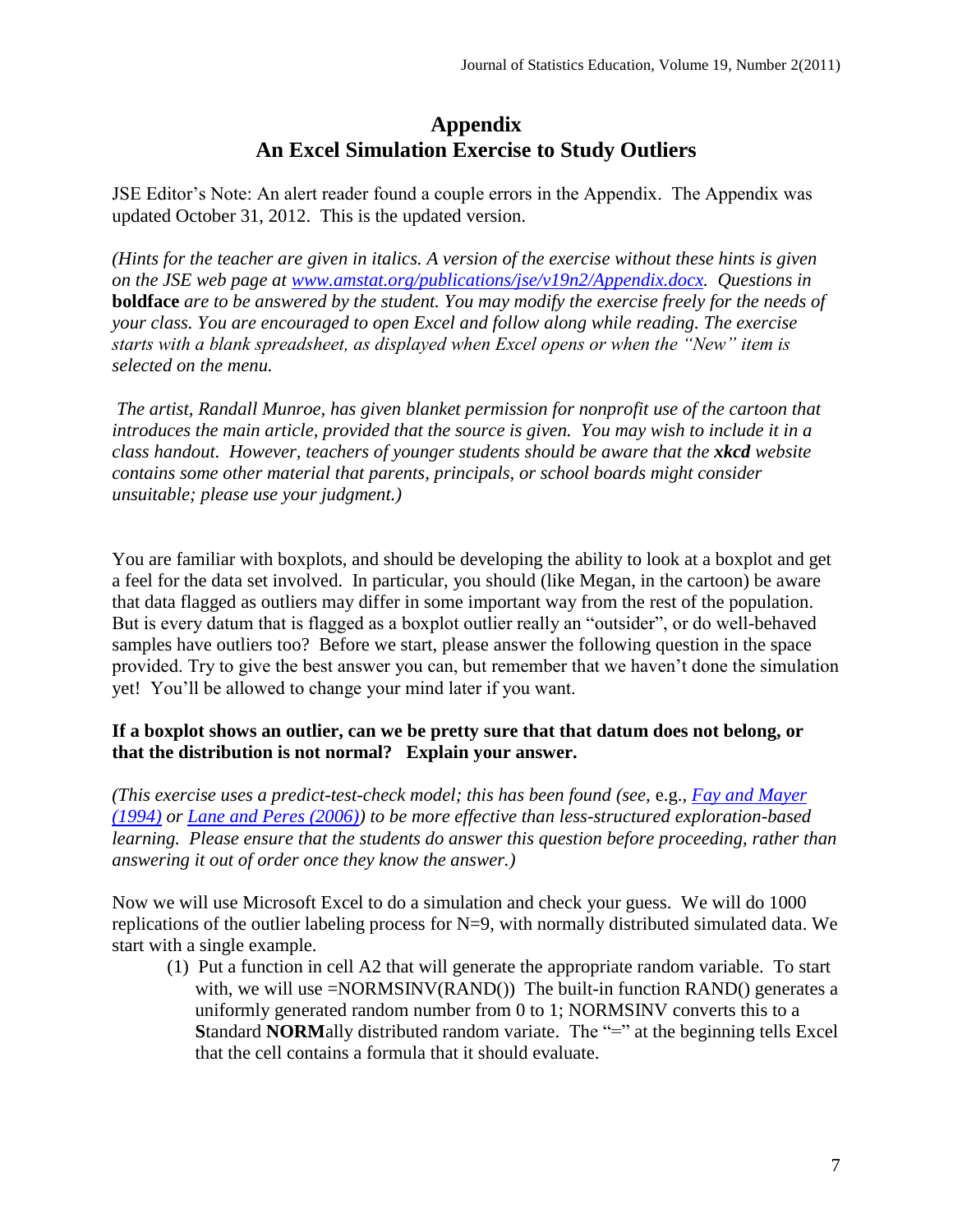(2) Click on square A2; it should now have a heavy black border with a little black square (the "Fill Handle") in the bottom right corner.



**Figure 1:** Using the Fill Handle to create a 9-element sample

Drag the Fill Handle across to square I2. The  $1\times9$  rectangle should fill with normallydistributed random numbers, with mean 0 and standard deviation 1. Click on each cell to see the formula that it contains; they should be all the same, but each one generates a different random number.

*(There are other ways of filling a region of the spreadsheet with identical or analogous formulae, but this is probably the easiest . Students can use whatever method they prefer; the results should be the same.)*

(3) In cell K2 put the formula =MIN(A2:I2). You may want to use the Formula Bar at the top to enter or edit it. Beware of typos; like most programs, Excel is fiercely literal-minded. If you have got it right, the minimum of the nine simulated data in the first row should appear in cell K2. Use cell K1 to label this column "Minimum".

(*A pair of cell coordinates separated by a colon represents a "range", a linear or rectangular block of cells. Excel has many functions, like* MIN(), *that act on ranges. We will see some others below.)*

- (4) In cell L2 put  $= QUARTILE(A2:12,1)$ , which will evaluate the first quartile (with nine data, this is the third smallest) of the first row of simulated data. Label the column (if you use the abbreviation Q1 be sure not to put an equals sign before it!)
- (5) Create a formula for the third quartile and put it into cell M2. Test it.

#### **My third quartile formula:**

(6) Create a formula for the maximum and put it into cell N2. Test it.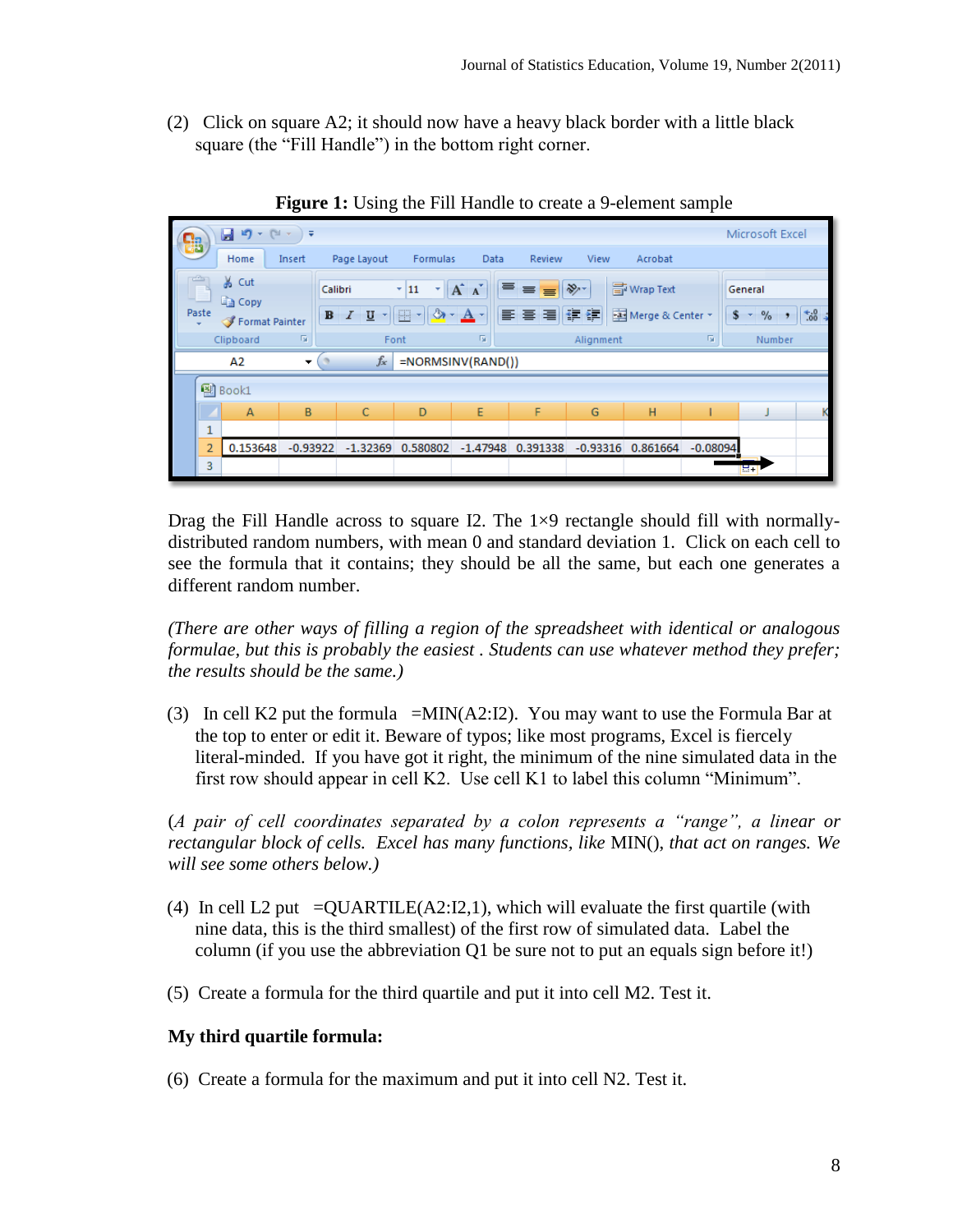#### **My maximum formula:**

- (7) Skip a column and put the formula =M2-L2 into cell P2. This should compute the interquartile range; check that it does.
- (8) Skip a column and put the formula =L2-1.5\*P2 into cell R2. This should compute the lower fence. Create a formula that computes the upper fence and put it into cell S2.

#### **My upper fence formula:**

- (9) Skip a column and put the formula =K2 < R2 into cell U2. This is a *Boolean* expression, which takes values "TRUE" and "FALSE". It should be TRUE if and only if there is a lower outlier. **Why does this formula work?**
- (10) Put a formula into cell V2 that determines whether there is an upper outlier. Test and make sure your formula works. (Pressing F9 will recalculate all formulae, generating fresh random numbers: you can use this to test the formula both in cases where there is a lower outlier and where there is not.)

#### **My upper outlier detection formula:**

- (11) Skip a column and put the formula  $=IF(OR(U2,V2),1,0)$  into cell W2. OR(U2,V2) is Boolean and has the value TRUE if either of U2 and V2 is TRUE, and FALSE otherwise. IF takes three inputs, the first of which must be Boolean. If the Boolean is TRUE it returns the second value, otherwise the third. Thus W2 displays \_\_\_\_\_\_\_\_\_\_if the simulated data have at least one outlier, and \_\_\_\_\_\_\_\_\_\_\_ otherwise (**fill in the blanks**!)
- (12) You could use the F9 key to repeat your simulation several times, but there is an easier way, which lets you tally the results automatically. Drag the mouse along the second row from A2 to W2; you should see a heavy outline around the selected range, with a black Fill Handle at the bottom right corner. Drag this downward to the corner of cell W1001. You should get a thousand replications of the simulation.

|     |            | K          |    | M                            | N          | P        | R              |                     | U              | v            | W        |  |
|-----|------------|------------|----|------------------------------|------------|----------|----------------|---------------------|----------------|--------------|----------|--|
|     |            | <b>MIN</b> | Q1 | Q3                           | <b>MAX</b> | IQR      | <b>L FENCE</b> | U FENCE             | LOW OUT HI OUT |              | OUTLIER? |  |
| 236 | $-1.67962$ | $-1.67962$ |    | $-0.36595$ 0.538555 0.961368 |            | 0.904505 |                | $-1.72271$ 1.895313 | <b>FALSE</b>   | <b>FALSE</b> |          |  |
| 591 | 0.574614   | $-1.60871$ |    | $-0.75705$ 0.477691 1.163561 |            | 1.234744 |                | $-2.60917$ 2.329808 | <b>FALSE</b>   | <b>FALSE</b> |          |  |
| 182 | 0.224033   | $-1.79241$ |    | $-0.43325$ 0.224033          | 1.93767    | 0.657284 | $-1.41918$     | 1.20996             | <b>TRUE</b>    | <b>TRUE</b>  |          |  |
| 915 | $-2.16124$ | $-2.16124$ |    | $-0.50475$ 0.973163 1.653915 |            | 1.477909 |                | $-2.72161$ 3.190026 | <b>FALSE</b>   | <b>FALSE</b> |          |  |
| 919 | $-0.68291$ | $-0.68291$ |    | $-0.26055$ 0.476919 1.831554 |            | 0.737474 |                | $-1.36677$ 1.583129 | <b>FALSE</b>   | <b>TRUE</b>  |          |  |
| 146 | $-0.26562$ | $-1.58228$ |    | $-0.48529$ 0.038146 3.283187 |            | 0.523441 |                | $-1.27046$ 0.823307 | <b>TRUE</b>    | <b>TRUE</b>  |          |  |
| 527 | 0.871095   | $-1.5985$  |    | $-1.15945$ 0.871095 1.609509 |            | 2.030544 |                | $-4.20526$ 3.916911 | <b>FALSE</b>   | <b>FALSE</b> |          |  |
| 977 | $-0.65656$ | $-1.09697$ |    | $-0.30977$ 1.129067          | 2.831827   | 1.438839 | $-2.46803$     | 3.287326            | <b>FALSE</b>   | <b>FALSE</b> |          |  |
|     |            |            |    |                              |            |          |                |                     |                |              |          |  |

**Figure 2:** Using the Fill Handle to replicate the simulation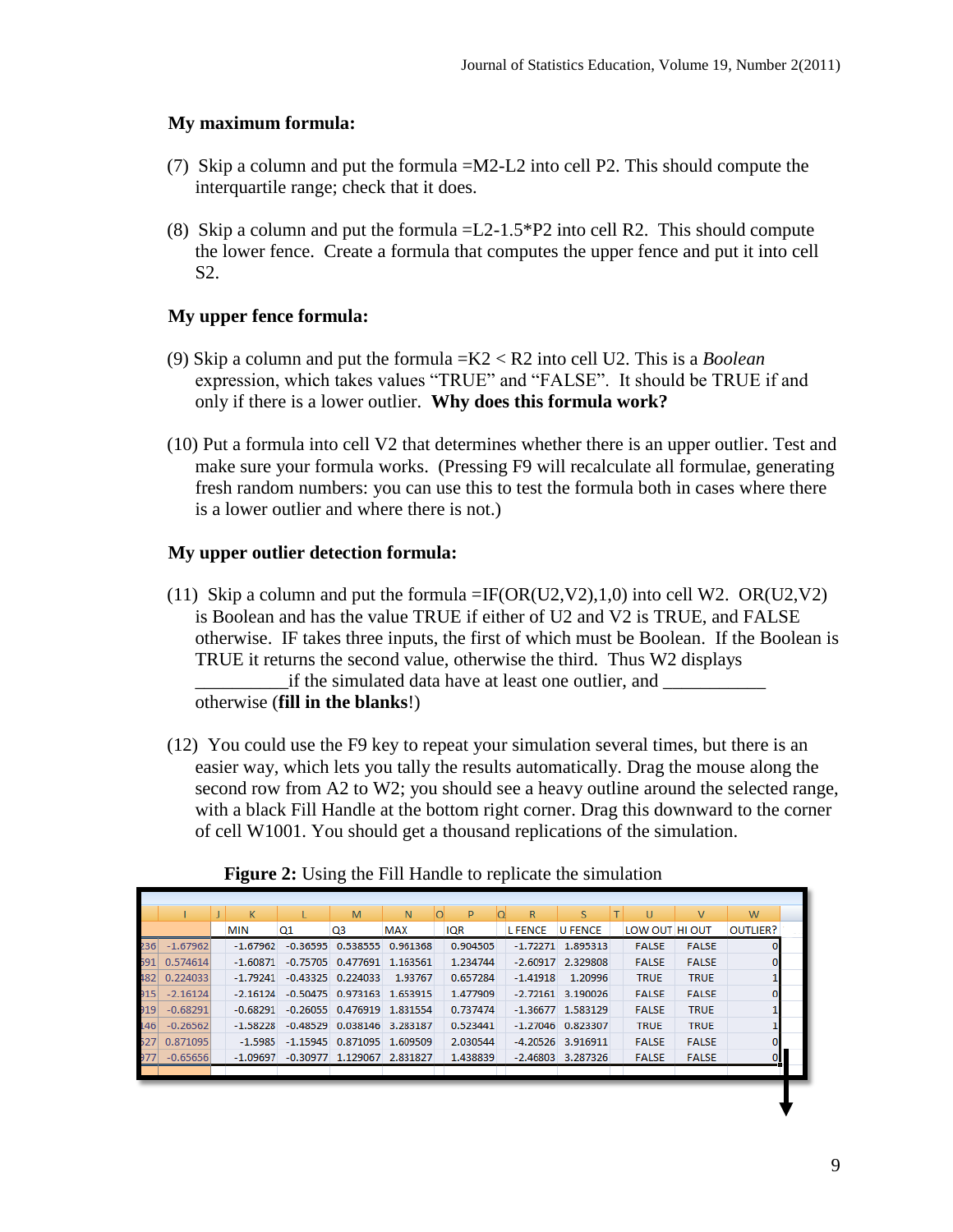(13) By clicking on different cells, you can see the formulae that they contain. Note that K2 contains the minimum of the range (A2:I2), K3 contains the minimum of the range (A3:I3), and so on.

*(This is standard spreadsheet user interface behavior: by default, addresses are relative to the cell being copied. You might say that if cell* B1 *contains the formula* =A1+A2*, Excel thinks of this as "Add the cell above me to the one on its right." If you copy it to* E10*, the formula becomes* =D10+D11*, and so on – still adding the cell above to the one on its right. To avoid this (say you wanted all your formulae to reference one constant in cell* A1*) use a dollar sign before one or both coordinates in the formula. This will get values in just the same way, but it will copy differently. If you copy* =\$A\$1+A2 *from cell* B2 *to cell* E10*, it will become =*\$A\$1 + D11, *"add A1 to the cell above and to my right." Copying* = A\$1+A2 *from cell* B2 *to cell* E10*, it will become =D*\$1 + D11. *Your students will not need to know this for this lab, but it may be useful if they do other simulations, including the challenge exercise at the end of this appendix.)*

(14) Now put the formula  $=SUM(W2:W1001)$  into cell X2. Use X1 to label it "Number." It should display the total number, out of 1000 simulations, in which at least one outlier was found.

*(If the student has done everything correctly, the number should be around 300 out of 1000. The completed spreadsheet, [BoxplotSim.xls,](http://www.amstat.org/publications/jse/v19n2/BoxplotSim.xls) appears on the JSE website.)*

**For about what proportion of samples of size 9, drawn from a normally distributed population, did the boxplot process indicate an outlier? Does this change the opinion you held before the experiment? Why?**

**Press F9 to recalculate everything. Is your estimate of the proportion the same this time? If not, how different is it?**

*(If the class has already studied binomial confidence intervals, the following question may be substituted: The outcome of each replication is an independent random variable taking the values 1 (if there is an outlier) or 0 (if there is not). Putting 1000 of these together we have a binomial experiment with N=1000 and P = (proportion of samples with an indicated outlier.) Construct a 95% confidence interval for P.)*

**"Statistical significance" is traditionally associated with observations that would have a probability of 5% or less under the null hypothesis. Comment on Megan's conclusion, if the null hypothesis is that, with regard to time spent on dates, she is part of a normally distributed population.**

**If you look carefully at Megan's chart, it is possible that the dot representing herself is an extreme (>3IQR) outlier. Redo your simulation to study the frequency of these; describe your findings. What formulae do you need to change?**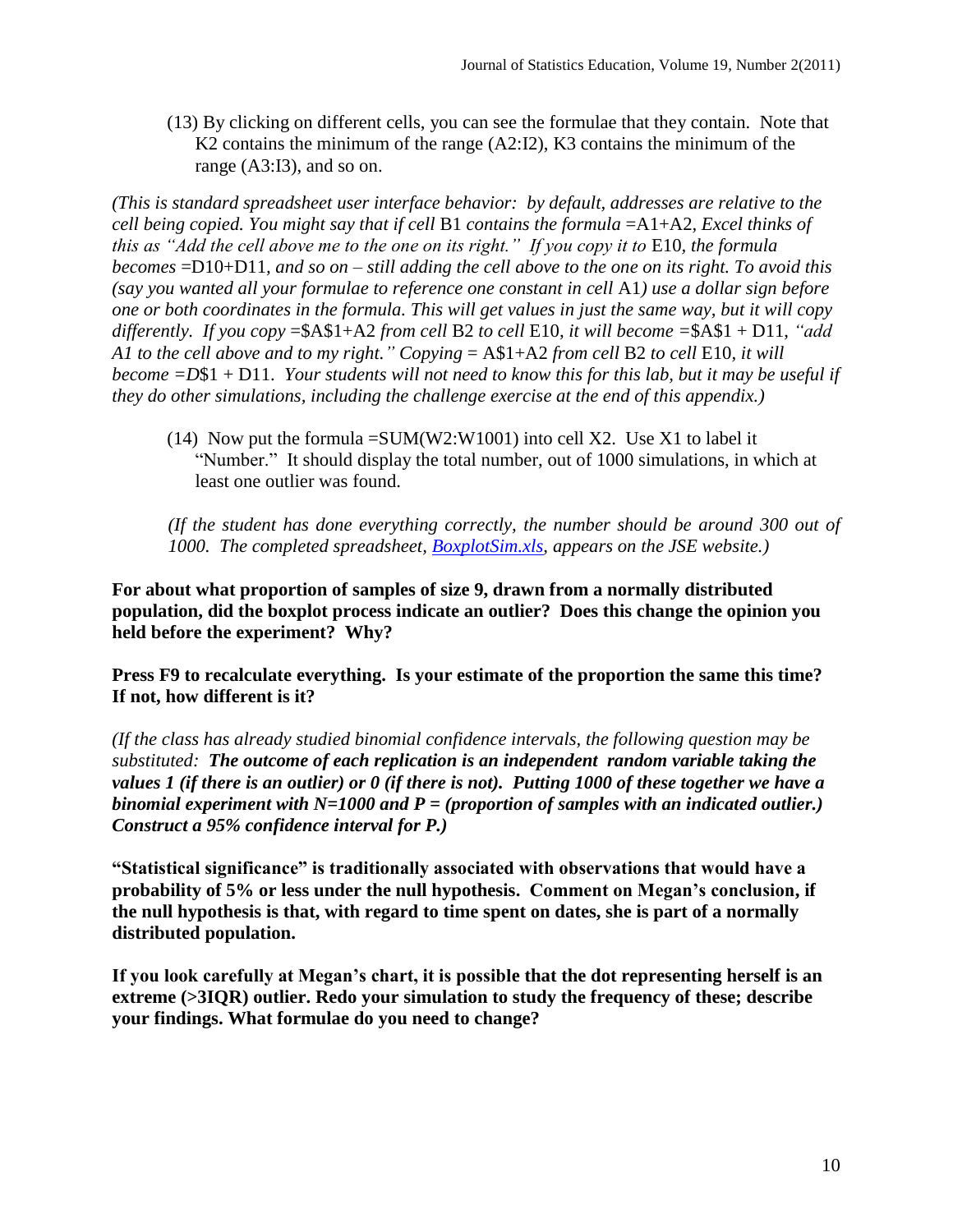**Repeat the simulation for other data set sizes (good ones are 5, 13, 17, 21, because the quartiles are simply defined). Describe what you observe. Under what conditions, if any, would Megan be correct?**

*(Stronger students could be asked, as a challenge, to create a simulation to determine how frequent multiple outliers are. To do this, they would, after finding the fences, create a second 9x1000 workspace, with each cell containing 1 if the corresponding random number was an outlier, and 0 otherwise. Partial absolute addressing (see note after (13)) may be useful here, to allow entries in all nine columns to reference the same fence values. For instance, the formula in AA2 might be =IF(OR((A2<\$R2),(A2>\$S2)),1,0). Copying this into cell AB2 gives the formula =IF(OR((B2<\$R2),(B2>\$S2)),1,0), while copying into cell AA3 gives the formula =IF(OR((A3<\$R3),(A3>\$S3)),1,0). The random numbers change within the row, the fence values only change from row to row.)*

# **Acknowledgement**

The author would like to acknowledge the contribution of the editor and anonymous referees.

# **References**

<span id="page-10-1"></span>Bakker, A., Biehler, R. & Konold, C. (2004), "Should young students learn about box plots?" *Curricular Development in Statistics Education, Sweden* 263-173.

<span id="page-10-6"></span>Cryer, J. D. (2001), "Problems Using Excel for Statistics" [online], available at [www.cs.uiowa.edu/~jcryer/JSMTalk2001.pdf](http://www.cs.uiowa.edu/~jcryer/JSMTalk2001.pdf)

<span id="page-10-2"></span>delMas, R. C., Garfield, J., and Chance, B. L. (1999), "A Model of Classroom Research in Action: Developing Simulation Activities to Improve Students' Statistical Reasoning", *Journal of Statistics Education,* 7(3) (1999) [online], available at <http://www.amstat.org/publications/jse/secure/v7n3/delmas.cfm>

<span id="page-10-5"></span>Fay, A. L. and Mayer, R. E. (1994), "Benefits of Teaching Design Skills Before Teaching LOGO Computer Programming: Evidence for Syntax-Independent Learning", *Journal of Educational Computing Research* 11 287-210.

<span id="page-10-0"></span>Hintze, J.L. and Nelson, R. D. (1998), "Violin Plots: A Box Plot-Density Trace Synergism", *The American Statistician* 52(2) 281-84.

<span id="page-10-3"></span>Lane, D. M. and Peres, S. C. (2006), "Interactive Simulations in the Teaching of Statistics: Promise and Pitfalls", in ICOTS-7, available online at <http://www.ruf.rice.edu/~lane/papers/interactive-simulations.pdf>

<span id="page-10-4"></span>Mayer, R. E. (2004), "Should There Be a Three-Strikes Rule Against Pure Discovery Learning?", *American Psychologist* 59(1) 14-19 .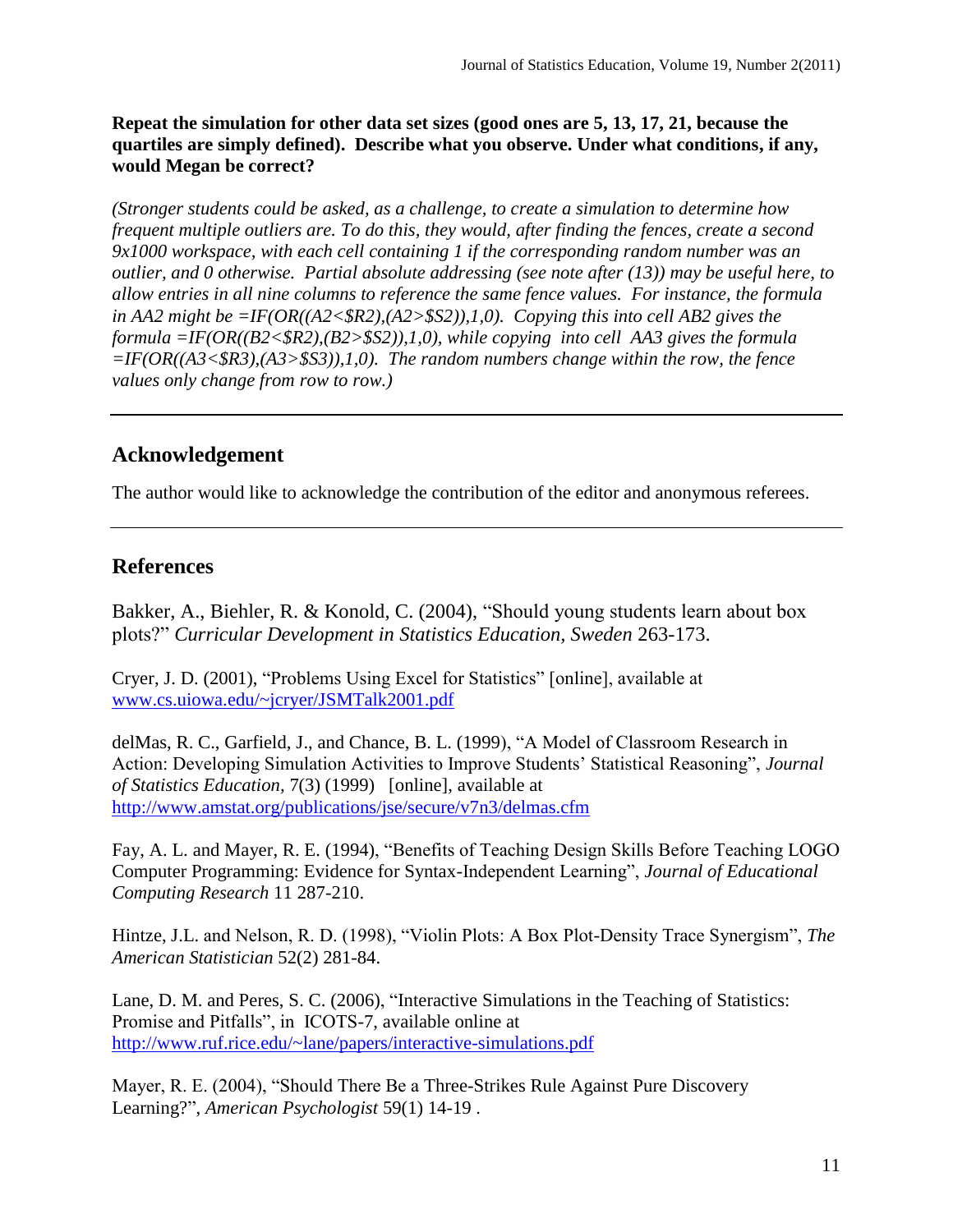<span id="page-11-2"></span>McGill, R., Tukey, J. W., and Larsen, W. A. (1978), ["Variations of Box Plots"](http://www.jstor.org/stable/2683468). The American Statistician, 32(1) 22-16.

<span id="page-11-6"></span>Mills, J. D (2002)*, "*Using Computer Simulation Methods to Teach Statistics: A Review of the Literature", *Journal of Statistics Education* 10(1) [online], available at <http://www.amstat.org/publications/jse/v10n1/mills.html>

<span id="page-11-9"></span>Nash, J. C and Quon, T. K. (1996)*, "Issues in Teaching Statistical Thinking with Spreadsheets", Journal of Statistics Education* 4(1) [online], available at <http://www.amstat.org/publications/jse/v4n1/nash.html>

<span id="page-11-4"></span>National Council of Teachers of Mathematics (2000), *Principles and Standards for School Mathematics,* Reston, VA.

<span id="page-11-5"></span>National Governors Association Center for Best Practices and Council of Chief State School Officers (2010), *Common Core State Standards for Mathematics*, available at [http://www.corestandards.org/assets/CCSSI\\_Math%20Standards.pdf](http://www.corestandards.org/assets/CCSSI_Math%20Standards.pdf)

<span id="page-11-3"></span>Rousseeuw, P. J., Ruts, I., and Tukey, J. W. (1999), "The Bagplot: A Bivariate Boxplot", *The American Statistician*. 53 (4), 382–387.

<span id="page-11-8"></span>Tabor, J. (2010), "Investigating the Investigative Task: Tests for Skewness", *Journal of Statistics Education* 18(2) [online], available at <http://www.amstat.org/publications/jse/v18n2/tabor.pdf>

<span id="page-11-10"></span>Tufte, E. R. (1983), *The Visual Display of Quantitative Information*, Graphics Press.

<span id="page-11-1"></span>Tukey, J. W. (1977), *Exploratory Data Analysis*, Addison-Wesley.

<span id="page-11-7"></span>Verzani, J. (2008), Using R in Introductory Statistics Courses with the pmg Graphical User Interface, *Journal of Statistics Education* 16(1) [online], available at <http://www.amstat.org/publications/jse/v16n1/verzani.pdf>

<span id="page-11-0"></span>Robert Dawson Saint Mary's University 933 Robie Street Halifax, Nova Scotia, Canada B3L 3C3 [rdawson@cs.stmarys.ca](mailto:rdawson@cs.stmarys.ca) (902) 420-5796